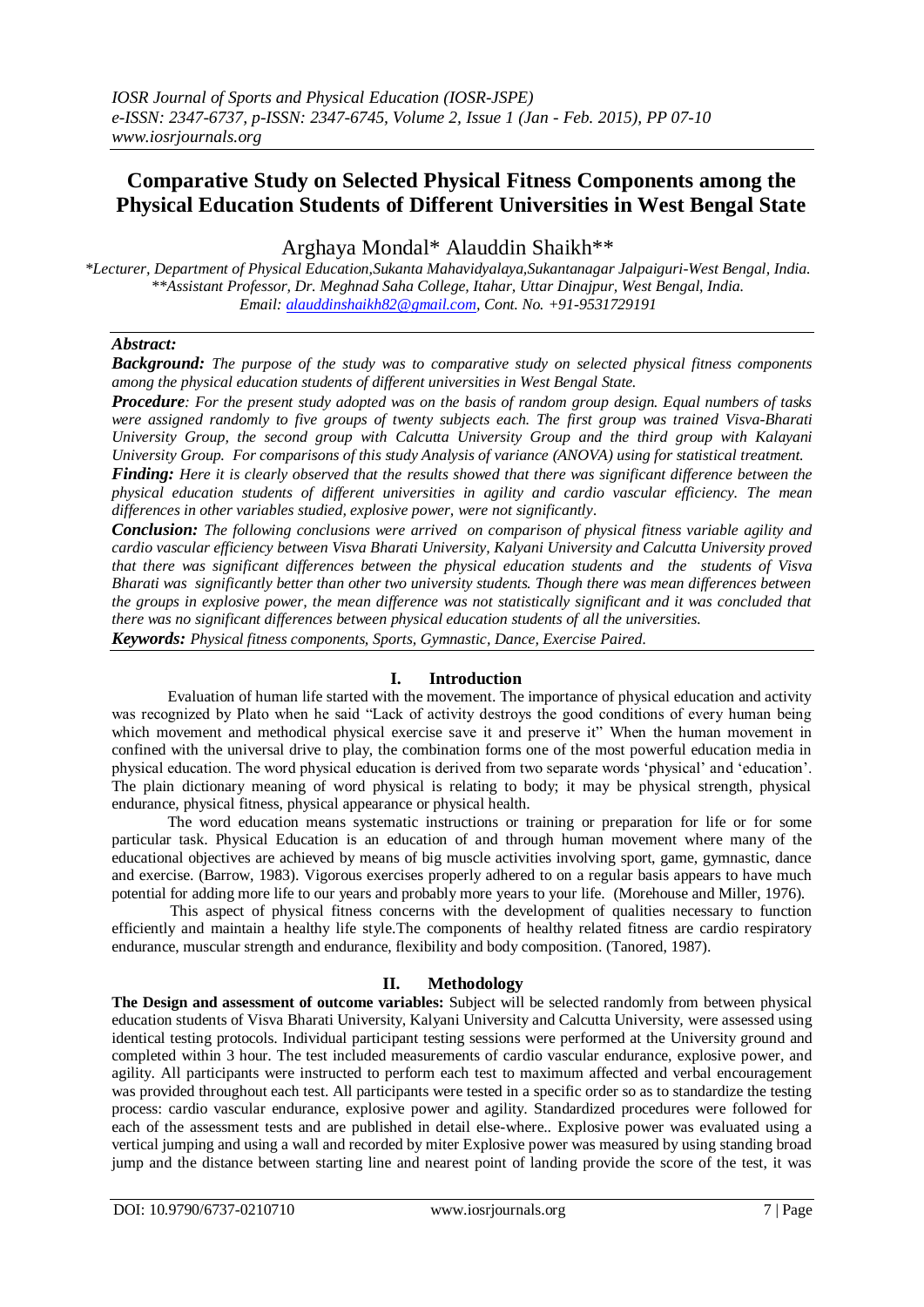recorded to the nearest 0.01 meter. Agility was assessed the pre-agility shuttle run and timed was recorded to the nearest 0.01 seconds. To measure the cardio respiratory endurance through Physical Efficiency Index.

**Statistical analysis:** The data which were collected from subjects were treated statistically. To find out the significance in differences among the physical education students of Visva Bharati University, Calcutta University and Kalyani University, one way Analysis of Variance (ANOVA) was used to find out the significant difference among the groups. To find out the paired mean difference, the Scheffe"s post test was used.

## **III. Results And Discussion**

On the basis of collected data on cardio vascular endurance, explosive power, and agility, presented in the below tables. This chapter deals with the analysis of data collected from the samples under study. This research was to compare the selected physical components among physical education students of different University in West Bengal. To achieve the purpose of this study, 20 physical education students from Viswa Bharati University, 20 physical education students from Kalyani University and 20 physical education students from Calcutta University were selected. The subjects were selected at random; the selected subjects were measured of their agility, explosive power, and cardiovascular endurance.

Data were collected from the subjects to compare selected physical fitness components. The differences between the different university physical education students were subjected to statistical treatment to find out the significance. The subjects were compared on selected criterion variables among different universities in West Bengal state. The selected criterion variables such as agility, explosive power, cardiovascular endurance, were measured from the selected three University physical education students. The analysis of variance (ANOVA) was used to find out the significant difference if any, between the groups on selected criterion variables separately. In all the cases, .05 level of confidence was fixed to test the significance, which was considered as appropriate

#### **Result on Agility:**

Agility was measured through 4 x 10 meter shuttle run among the different University physical education students. The statistical analysis comparing the differences between different university physical education students in the physical fitness variable, agility is presented in Table I.

| Table I: Showing the Analysis of Variance on the Means obtained in from Different University Physical |
|-------------------------------------------------------------------------------------------------------|
| Education Students in Physical Fitness Variable Agility (Scores in Seconds)                           |

| <b>University Physical</b><br><b>Education Students</b> |                 |         | Source<br><b>Variance</b> | ofiSum<br>ot<br><b>Squares</b> | df   | Mean<br><b>Squares</b> |        |  |
|---------------------------------------------------------|-----------------|---------|---------------------------|--------------------------------|------|------------------------|--------|--|
|                                                         | <b>Culcutta</b> | Kalvani | Visva Bharati             |                                |      |                        |        |  |
|                                                         |                 |         |                           | Between                        | 4.64 |                        | 2.32   |  |
| Means                                                   | 10.27<br>10.28  | 9.69    | Within                    | 10.11                          |      | 0.18                   | 13.09* |  |

Table F-ratio at 0.05 level of confidence for 2 and 59 (df) =  $3.15$ .

\* Significant at 0.05 level

Since there was significant differences among the Physical Education Students of different Universities Scheffe's post hoc analysis was made through computation of Scheffe's confidence interval, which is presented in Table II.

**Table II:** Showing Means, Mean Differences and the Required Value of Scheffe"s Confidence Interval (Scores in Seconds)

|                 | University Physical Education Students | <b>MEAN</b>   |                   |       |
|-----------------|----------------------------------------|---------------|-------------------|-------|
|                 |                                        |               | <b>DIFFERENCE</b> | C. I. |
| <b>CALCUTTA</b> | <b>KALYANI</b>                         | VISVA BHARATI |                   |       |
| 10.28           | 10.27                                  |               | 0.02              | 0.33  |
| 10.28           |                                        | 9.69          | $0.60*$           | 0.33  |
|                 | 0.27                                   | 9.69          | $0.58*$           | 0.33  |

\* Significant at 0.05 level.

#### **Discussion on Agility:**

The required Scheffe"s Confidence interval value to be significant at 0.05 level was 0.33 and the differences between physical education students of Viswa Bharati University and Calcutta University and Viswa Bharati University and Kalyani University were found to be significant.. There was no significant difference between Calcutta University and Kalyani University physical education students in agility.

The obtained mean values in agility as measured by 4 x 10 meter shuttle run among different university physical education students are presented through bar diagram for better understanding of the results.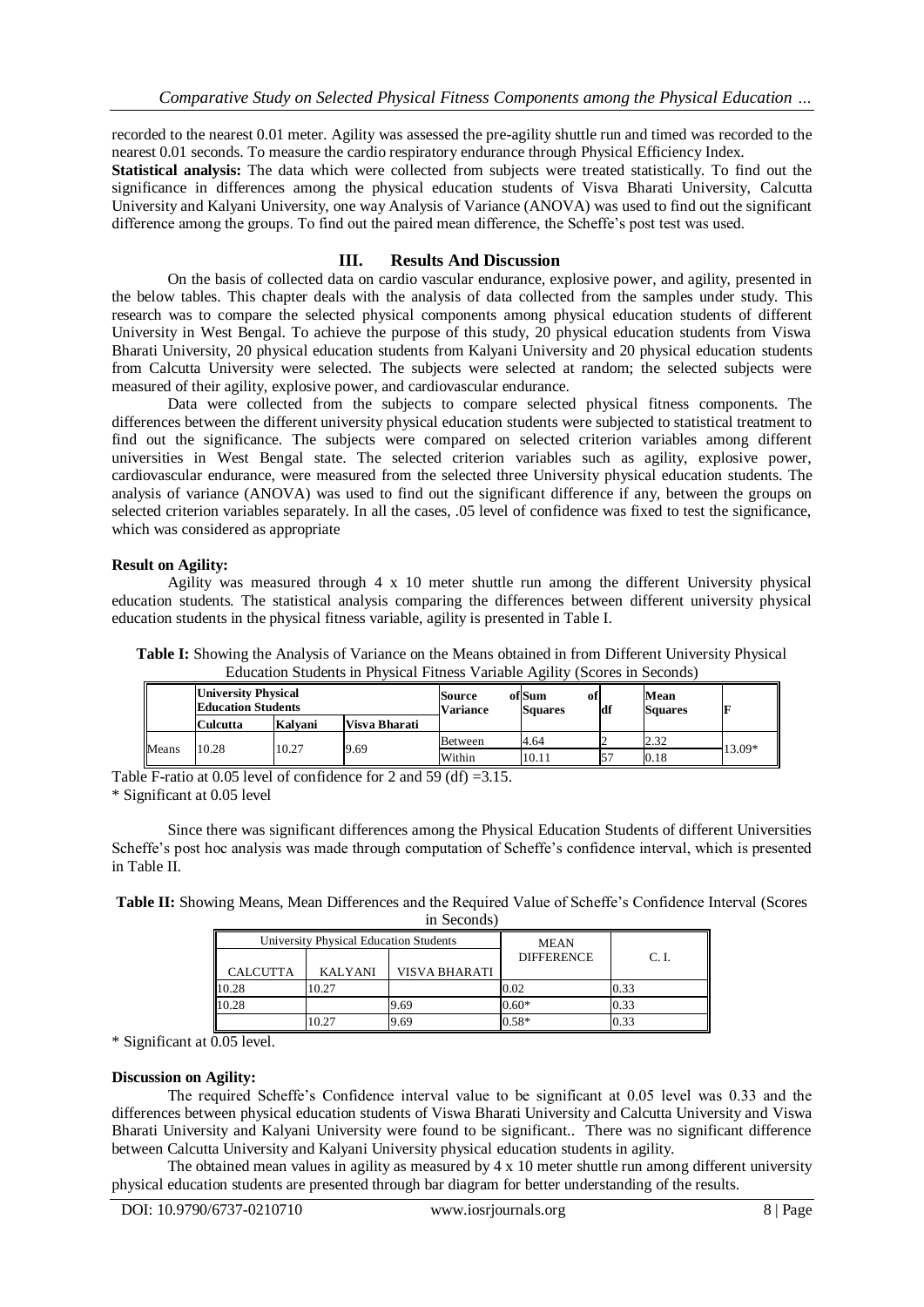## **Result on Explosive Power:**

Explosive power was measured through standing broad jump among the different University physical education students. The statistical analysis comparing the differences between different university physical education students in the physical fitness variable, explosive strength is presented in Table III.

**Table III:** Showing the Analysis of Variance on the Means obtained in from Different University Physical Education Students in Physical Fitness Variable Explosive Power (Scores in Meters)

|       | <b>University Physical</b><br><b>Education Students</b> |         |               | Source of<br><b>Variance</b> | Sum of<br><b>Squares</b> | df | Mean<br><b>Squares</b> |      |
|-------|---------------------------------------------------------|---------|---------------|------------------------------|--------------------------|----|------------------------|------|
|       | Culcutta                                                | Kalvani | Visva Bharati |                              |                          |    |                        |      |
|       |                                                         |         |               | Between                      | 0.04                     |    | 0.02                   |      |
| Means | 2.17                                                    | 2.13    | 2.20          | Within                       | 1.68                     |    | 0.03                   | 0.64 |

Table F-ratio at 0.05 level of confidence for 2 and 59 (df) =3.15. Not Significant at 0.05 levels

## **Discussion on Explosive Power:**

The presented in Table IV shows that there was no significant difference between the Calcutta, Kalyani and Visva Bharati University physical education students, as they obtained F value of 0.64 was less than the required F value of 3.15 to be significant at 0.05 levels.

#### **Results on Cardio Vascular Endurance:**

Cardio vascular endurance was measured through Physical Efficiency Index measured through Harvard Step Test among the different University physical education students. The statistical analysis comparing the differences between different university physical education students in the physiological fitness variable, cardio vascular endurance is presented in Table IV.

**Table IV:** Showing the Analysis of Variance on the Means obtained in from Different University Physical Education Students in Physiological Variable Cardio Vascular Endurance (Score in numbers)

|       | <b>University Physical</b><br><b>Education Students</b> |         | Source of<br>Variance | Sum of<br><b>Squares</b> | Df     | Mean<br><b>Squares</b> |       |         |
|-------|---------------------------------------------------------|---------|-----------------------|--------------------------|--------|------------------------|-------|---------|
|       | Culcutta                                                | Kalvani | Visva Bharati         |                          |        |                        |       |         |
|       |                                                         |         |                       | Between                  | 126.10 |                        | 63.05 |         |
| Means | 81.71                                                   | 80.85   | 84.26                 | Within                   | 521.20 |                        | 9.14  | $6.90*$ |

Table F-ratio at 0.05 level of confidence for 2 and 59 (df) =3.15.

\* Significant at 0.05 level

Since there was significant differences among the Physical Education Students of different Universities Scheffe's post hoc analysis was made through computation of Scheffe's confidence interval, which is presented in Table V.

Table V: Showing Means, Mean Differences and the Required Value of Scheffe's Confidence Interval in Cardio Vascular Endurance (Score in Numbers)

|                 | University Physical Education Students | MEAN          |                   |       |
|-----------------|----------------------------------------|---------------|-------------------|-------|
| <b>CALCUTTA</b> | <b>KALYANI</b>                         | VISVA BHARATI | <b>DIFFERENCE</b> | C. I. |
| 81.71           | 80.85                                  |               | 0.86              | 2.40  |
| 81.71           |                                        | 84.26         | $-2.55$           | 2.40  |
|                 | 80.85                                  | 84.26         | -3.41             | 2.40  |

\* Significant at 0.05 level.

# **Discussion on Cardio Vascular Endurance**

The required Scheffe"s Confidence interval value to be significant at 0.05 level was 2.40 and the differences between physical education students of Visva Bharati University and Calcutta University and Visva Bharati University and Kalyani University were found to be significant.. There was no significant difference between Calcutta University and Kalyani University physical education students in cardio vascular endurance.